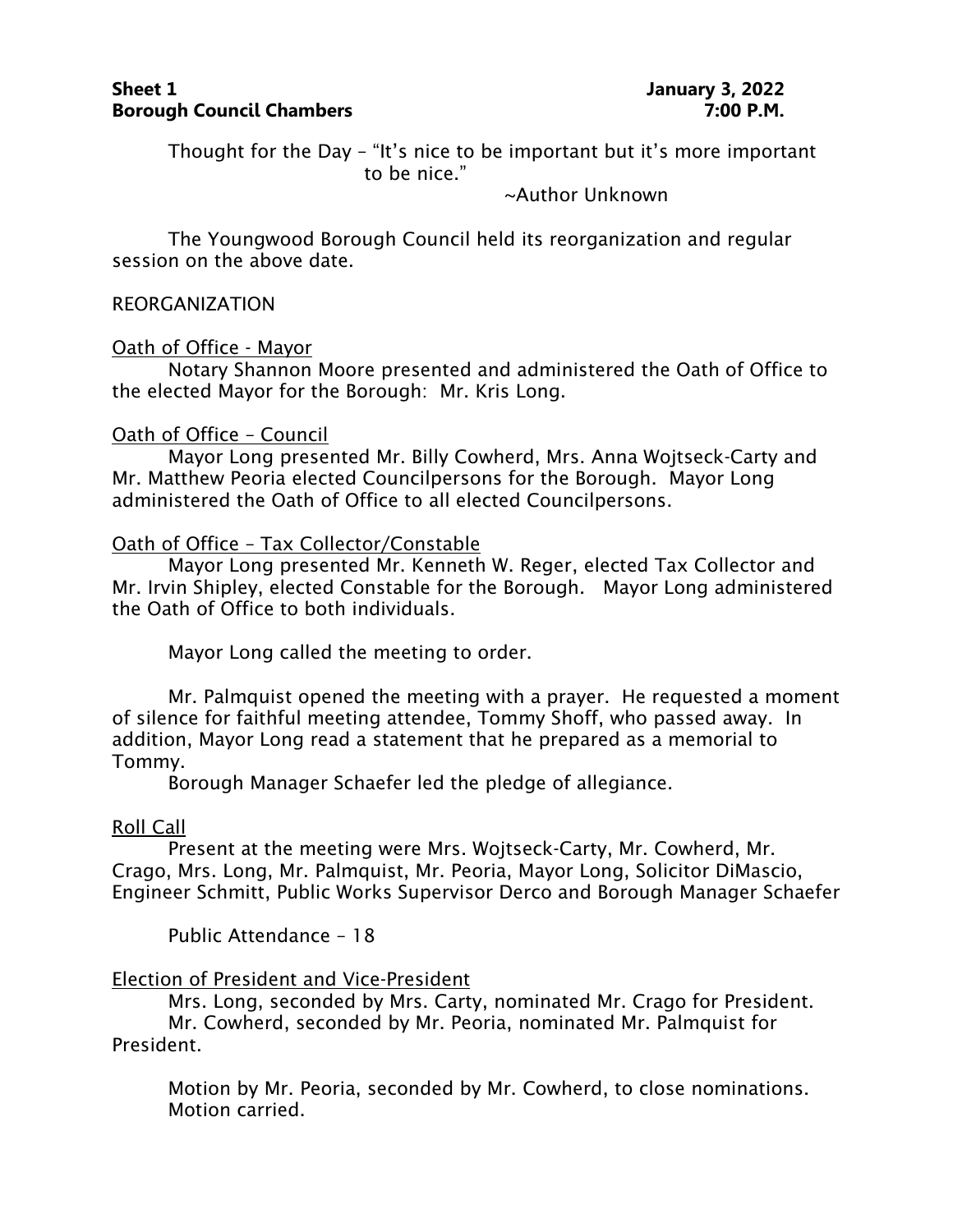# **Sheet 2 January 3, 2022 Borough Council Chambers 7:00 P.M.**

| Roll Call Vote:     |                 |
|---------------------|-----------------|
| Mrs. Wojtseck-Carty | - Mr. Crago     |
| Mr. Cowherd         | - Mr. Palmquist |
| Mr. Crago           | - Mr. Crago     |
| Mrs. Long           | - Mr. Crago     |
| Mr. Palmquist       | - Mr. Palmquist |
| Mr. Peoria          | - Mr. Palmquist |
| Mayor Long          | - Mr. Palmquist |

4 – Mr. Palmquist 3 – Mr. Crago Mr. Palmquist will serve as President.

Mr. Palmquist, seconded by Mr. Peoria, nominated Mr. Cowherd for Vice-President.

Mrs. Long, seconded by Mrs. Wojtseck-Carty, nominated Mr. Crago for Vice-President.

Motion by Mr. Palmquist, seconded by Mrs. Wojtseck-Carty, to close nominations.

- Mr. Crago

Motion carried.

| Roll Call Vote:     |  |
|---------------------|--|
| Mrs. Wojtseck-Carty |  |
| Mr Cowherd          |  |

| Mr. Cowherd   | - Mr. Cowherd |
|---------------|---------------|
| Mr. Crago     | - Mr. Crago   |
| Mrs. Long     | - Mr. Crago   |
| Mr. Palmquist | - Mr. Cowherd |
| Mr. Peoria    | - Mr. Cowherd |
| Mayor Long    | - Mr. Cowherd |

4 – Mr. Cowherd 3 – Mr. Crago Mr. Cowherd will serve as Vice-President.

#### RULES OF ORDER

Motion by Mr. Peoria, seconded by Mr. Cowherd, to adopt Roberts Rules of Order for all Borough meetings.

Motion carried.

#### ANNUAL APPOINTMENTS

Motion by Mrs. Long, seconded by Mr. Peoria, to appoint DeBlasio & DeBlasio Associates as Auditor. Roll Call Vote:

| ROIL CAIL VOLE:     |       |               |       |
|---------------------|-------|---------------|-------|
| Mrs. Wojtseck-Carty | - Yes | Mr. Palmquist | - Yes |
| Mr. Cowherd         | - Yes | Mr. Peoria    | - Yes |
| Mr. Crago           | - No  |               |       |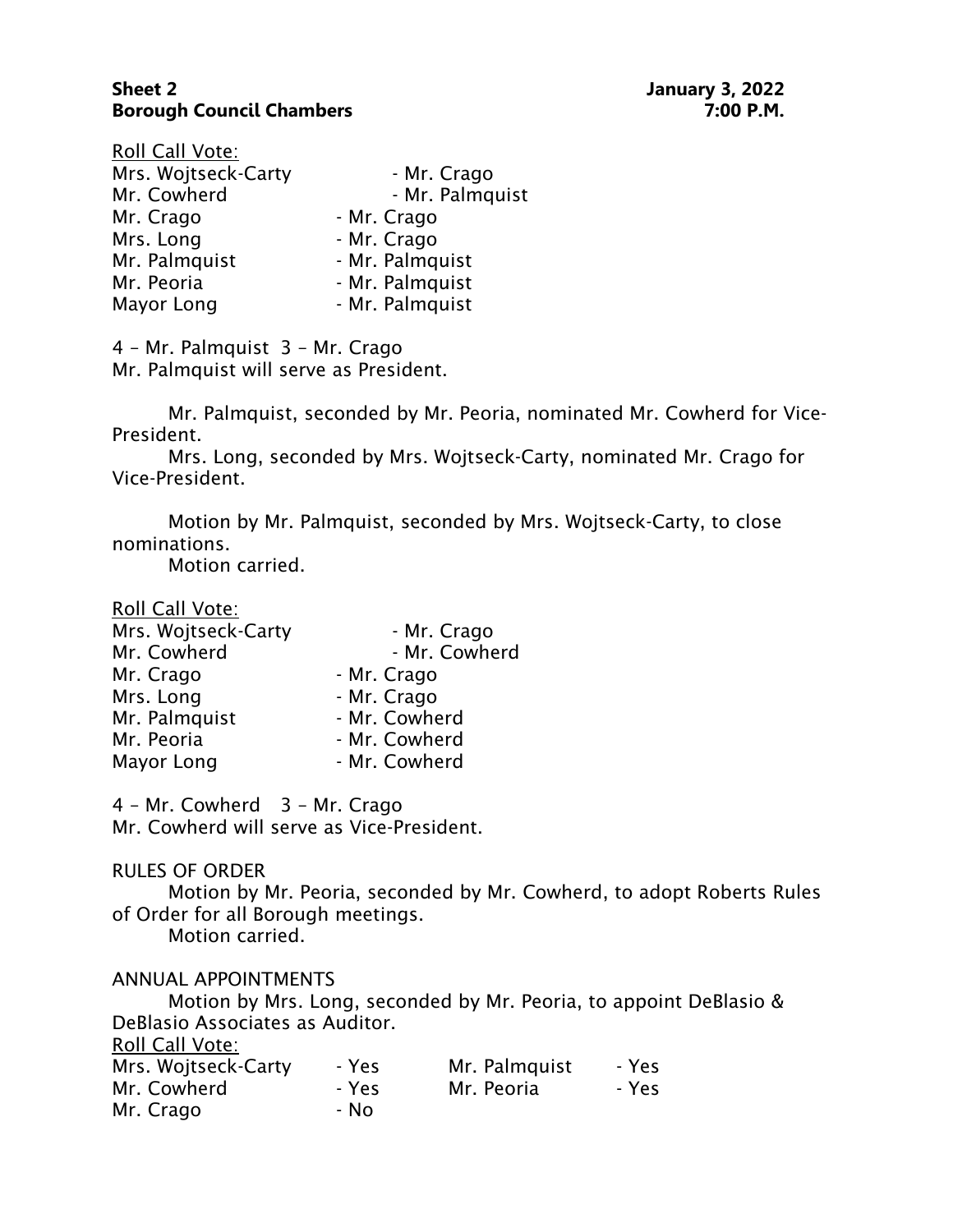# **Sheet 3 January 3, 2022 Borough Council Chambers 7:00 P.M.**

Mrs. Long Frest 5 – Yes 1 – No Motion carried.

Motion by Mr. Cowherd, seconded by Mr. Peoria, to appoint Michael Stack as the Primary Sewage Enforcement Officer.

Motion carried.

Motion by Mr. Cowherd, seconded by Mrs. Long, to appoint John Moore to the Vacancy Board. Term to expire December 31, 2022. Motion carried.

# PUBLIC HEARINGS

1. Dave Long of 233 South 4<sup>th</sup> Street, was present to congratulate the newly elected officials.

#### APPROVAL OF MINUTES

President Palmquist asked for additions or corrections to the Minutes of December 6, 2021, and December 20, 2021, meetings as presented.

Motion by Mr. Cowherd, seconded by Mrs. Long, to approve the Minutes as presented.

Motion carried.

# REPORT OF THE ENGINEER

Updates:

Explained on his report, there was a picture attached of a culvert at  $5<sup>th</sup>$  & Hillis Streets that is poor condition. He will searching for funding to use for stormwater repairs.

He reviewed the Dunkin Donuts scoping form. He does not recommend signing the form because a traffic impact study has not been completed.

His team has provided the Manager with information for the Green Light Go Funding application. If approved, this will be for a new traffic signal at Route 119 and Avenue B. The light will include radar sensing to control the changing of the light as opposed to underground loop sensors.

#### REPORT OF THE SOLICITOR No report.

# REPORT OF THE TAX COLLECTORS

The Borough Manager distributed the report from Kenneth Reger for period ending November 30, 2021; total remitted \$1,555.04. No report was received from Kenneth W. Reger for the month ended December 31, 2021 as of yet.

She distributed the report from Berkheimer Tax Administrator for month ended December 31, 2021; Earned Income Tax, \$16,352.33; Local Services Tax,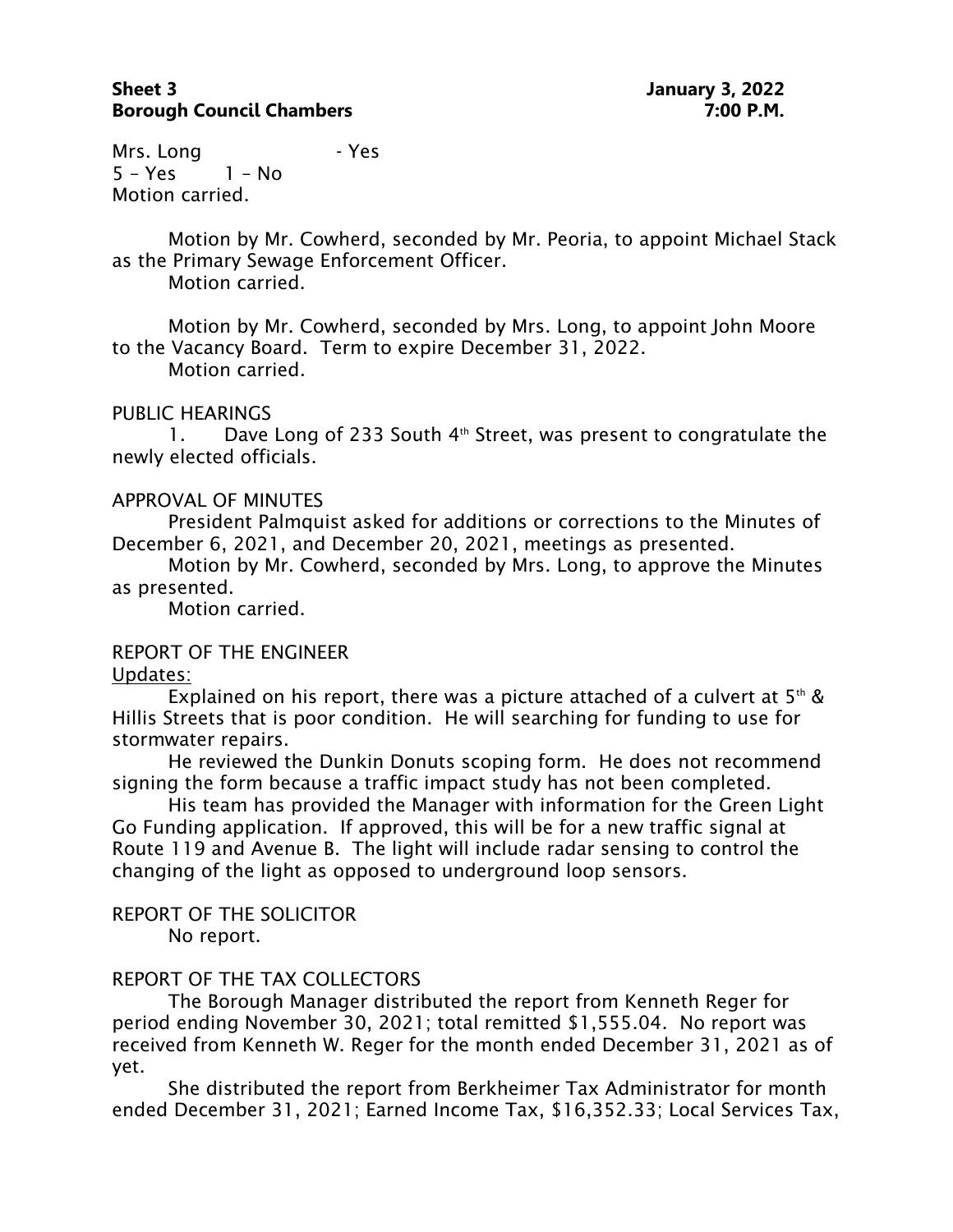#### **Sheet 4 January 3, 2022 Borough Council Chambers 7:00 P.M.**

\$915.01.

Report of permits issued 12/01/21 through 12/31/21. Report of Realty Transfers 11/01/21 through 11/30/21 and check remitted in the amount of \$6,293.42.

#### TREASURERS REPORT

The Borough Manager presented the financial report on the accrual basis, unaudited for the period ended November 30, 2021.

| <b>General Fund</b>                        |                |  |
|--------------------------------------------|----------------|--|
| <b>Balance Sheet</b>                       |                |  |
| <b>Total Assets</b>                        | \$2,210,879.18 |  |
| <b>Total Liabilities</b>                   | 63,777.62      |  |
| <b>Fund Balance Reserve</b>                | 35,058.33      |  |
| <b>Retained Earnings</b>                   | 1,783,572.36   |  |
| Income $11/30/2021$                        | 328,938.22     |  |
| <b>Total Liabilities &amp; Funds</b>       | \$2,210,879.18 |  |
| <b>Income Statement</b>                    |                |  |
| <b>Total Revenues</b>                      | \$171,812.65   |  |
| <b>Total Expenses</b>                      | 171,604.36     |  |
| <b>Total Income</b>                        | 208.29<br>S.   |  |
|                                            |                |  |
| <b>Treasurer's Report of Fund Balances</b> |                |  |
| Capital Improvement Fund                   | \$187,808.17   |  |
| Liquid Fuels Fund                          | 90,198.58      |  |
|                                            |                |  |

| Liquid Fuels Fund                | 90,198.58    |
|----------------------------------|--------------|
| Capital Improvement Fund - P & P | 43,573.89    |
| Fire Equipment & Apparatus       | 41,749.53    |
| Act 13 Fund                      | 16,320.01    |
| <b>Cemetery Fund</b>             | 2,433.79     |
| <b>Perpetual Care Fund</b>       | 4,532.64     |
| Perpetual Care - C.D.            | 6,028.73     |
| Perpetual Care - C.D.            | 12,854.90    |
| C.D.-Mellon Bank                 | 4,311.14     |
| Playground Fund                  | 6,272.83     |
| <b>Building Fund</b>             | \$158,993.68 |
| <b>Bond Refinance</b>            | 115,991.77   |
|                                  |              |

#### BILLS FOR APPROVAL

The Borough Manager presented Bills for Approval dated January 3, 2022, List

01-2022, General Fund - \$141,524.48.

Motion by Mrs. Long, seconded by Mr. Crago, to approve the Bills List 01- 2022, as presented. Roll Call Vote:

| Mrs. Wojtseck-Carty | - Yes | Mr. Palmquist | - Yes |
|---------------------|-------|---------------|-------|
| Mr. Cowherd         | - Yes | Mr. Peoria    | - Yes |
| Mr. Crago           | - Yes |               |       |
| Mrs. Long           | - Yes |               |       |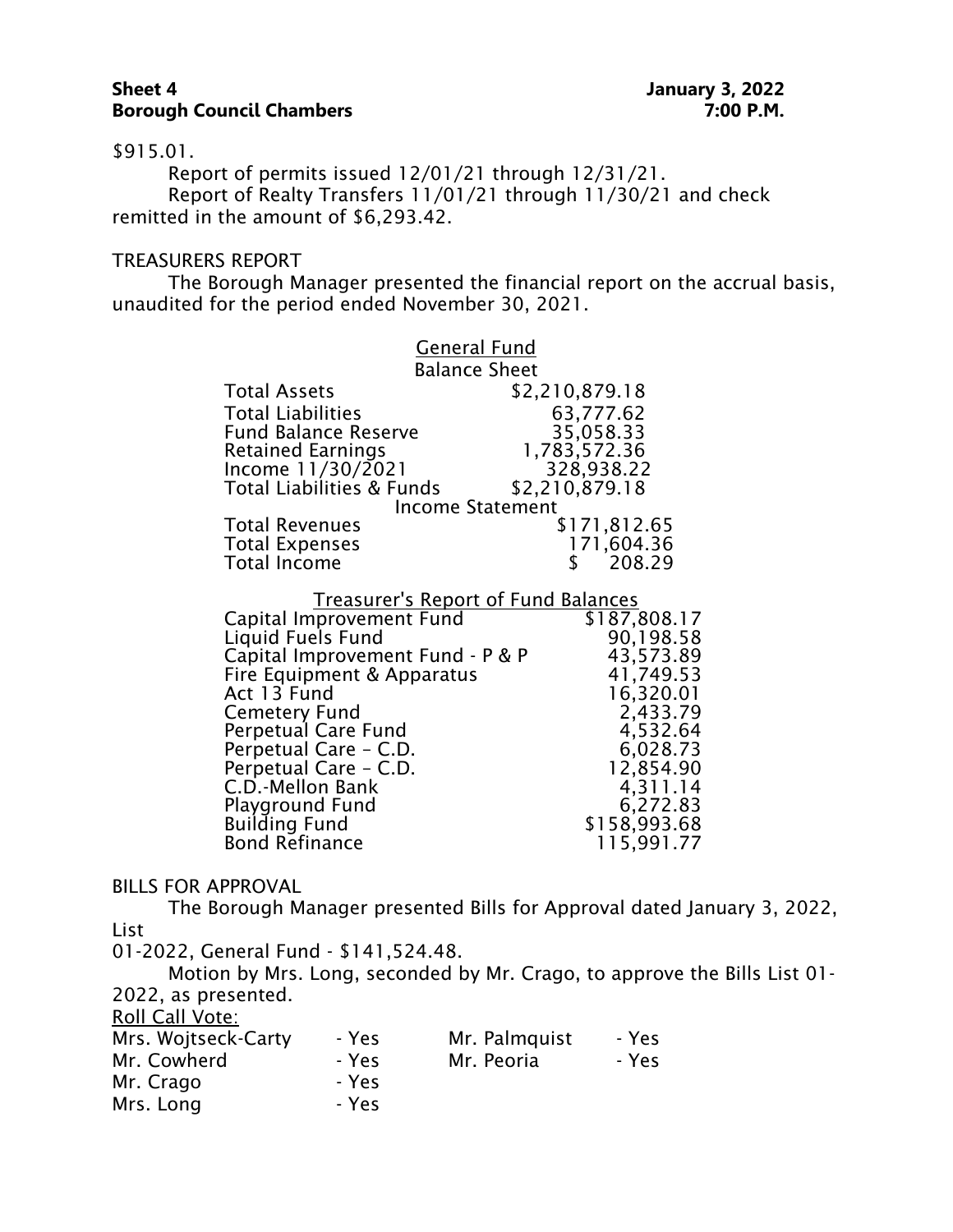$6 - Yes$   $0 - No$ Motion carried.

## COMMUNICATIONS

1. Received deposit in the amount of \$804.54 from Crown Communications for January rent.

2. Received the Code Enforcement Report for the month of December submitted by Mark Cypher. Copy was distributed.

3. Received deposit in the amount of \$7,047.69 from Westmoreland County for 4<sup>th</sup> quarter 2021 delinquent real estate taxes.

4. Received Audit of Tax Collector, Kenneth Reger, for period March 1, 2020 to February 28, 2021 as submitted by Westmoreland County Controller Jeffery Balzer.

5. Received letter pertaining to Reimagining Our Westmoreland meeting. Mrs. Schaefer read the letter.

## NEW BUSINESS

Resolution No. 01-2022

Motion by Mr. Crago, seconded by Mrs. Long, to adopt Resolution No. 01- 2022 authorizing the payment of one mill of collected real estate tax for the year 2022 to the Youngwood Borough Fire Department equipment and apparatus improvement fund.

Motion carried.

# Resolution No. 02-2022

Motion by Mr. Crago, seconded by Mrs. Long, to adopt Resolution No. 02- 2022 authorizing the payment of 4.5 mills of collected real estate tax for the year 2022 to the bond payment of the Youngwood Borough building.

Motion carried.

# Resolution No. 03-2022

Motion by Mr. Peoria, seconded by Mr. Cowherd, designating Diane M. Schaefer as Chief Administrative Officer of the Borough of Youngwood Pension Plans, Pennsylvania Municipal Retirement System Uniform and Non-Uniform Pension Plans.

Motion carried.

# Resolution No. 04-2022

Motion by Mrs. Long, seconded by Mr. Crago, authorizing the signatures of the President, Vice-President, Borough Manager and the Administrative Assistant on all bank accounts and safe deposit box. Two signatures required except the Borough Manager or Administrative Assistant alone for amounts less than \$1,300.00 and access to safe deposit box. Two signatures required on Liquid Fuels Account. In addition, S & T Bank, PLGIT and Somerset Trust be designated as the authorized depositories of Borough funds.

Motion carried.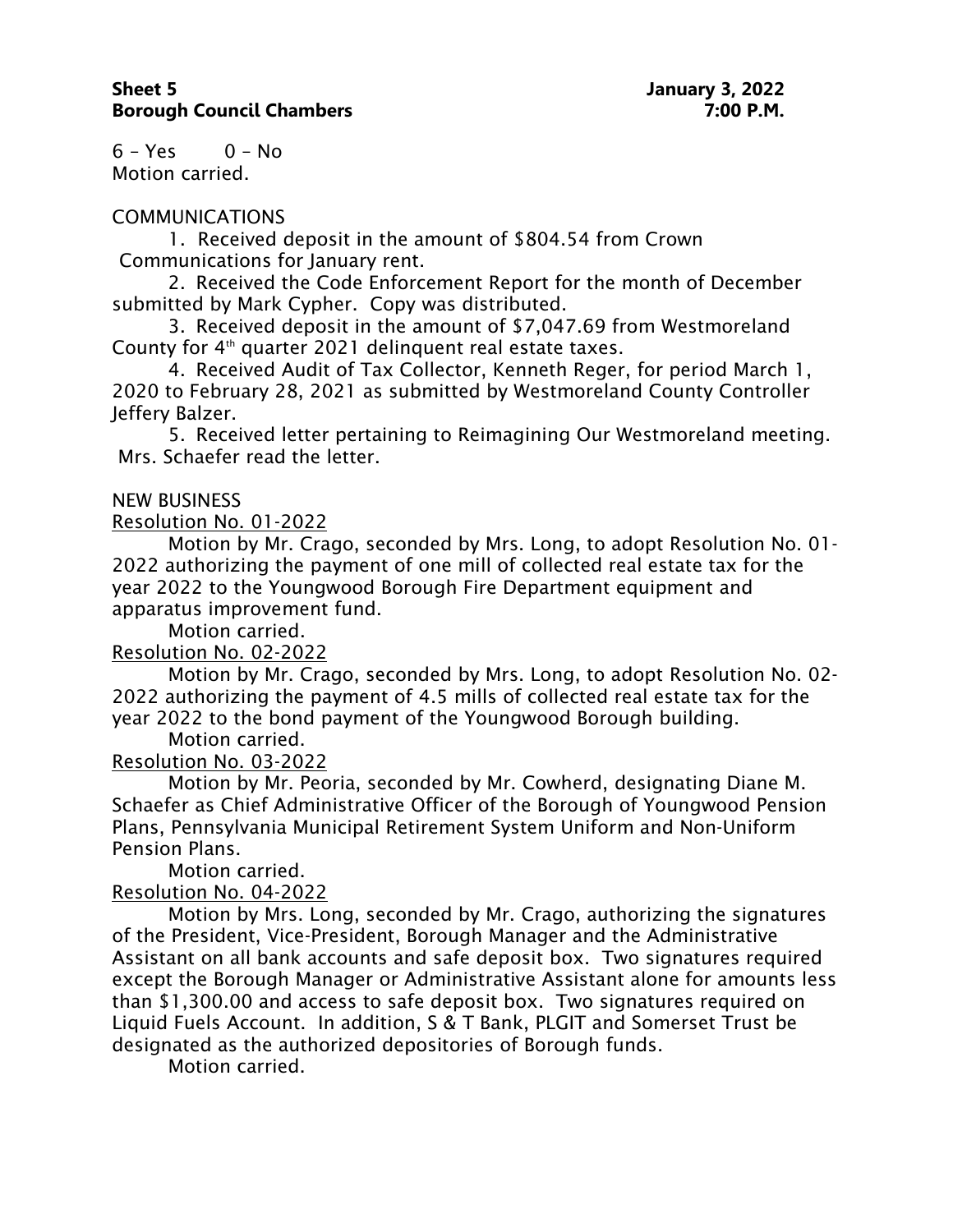#### **Sheet 6 January 3, 2022 Borough Council Chambers 7:00 P.M.**

IRS Mileage Rate

Motion by Mr. Peoria, seconded by Mr. Cowherd, to set the 2022 mileage rate at 58.5 cents per mile.

Motion carried.

#### Zoning Hearing Board

Motion by Mr. Crago, seconded by Mrs. Long, to appoint Robert Proctor to the Zoning Hearing Board. Term to expire October 1, 2024. Roll Call Vote: Mrs. Wojtseck-Carty - Yes Mr. Palmquist - No Mr. Cowherd - No Mr. Peoria - No Mr. Crago Parago - Yes Mrs. Long Frest Mayor Long The Role - No  $3 - Yes$   $4 - No$ Motion defeated.

Motion by Mr. Cowherd, seconded by Mr. Peoria, to appoint Rita Naugle to the Zoning Hearing Board. Term to expire October 1, 2024. Roll Call Vote:

| Mrs. Wojtseck-Carty | - No  | Mr. Palmquist | - Yes |
|---------------------|-------|---------------|-------|
| Mr. Cowherd         | - Yes | Mr. Peoria    | - Yes |
| Mr. Crago           | - No  |               |       |
| Mrs. Long           | - No  |               |       |
| Mayor Long          | - Yes |               |       |
| 4 – Yes<br>$3 - No$ |       |               |       |
| Motion carried.     |       |               |       |

#### PSAB Municipal Listing

Motion by Mrs. Long, seconded by Mr. Cowherd, to approve the PSAB municipal listing in the amount of \$40.00.

Motion carried.

#### Hempfield Township Invoice

Motion by Mrs. Long, seconded by Mr. Peoria, to approve and authorize payment to Hempfield Township in the amount of \$3,080.09 for the shared patching that was completed on Racetrack Road.

Roll Call Vote:

| Mrs. Wojtseck-Carty | - Yes | Mr. Palmquist | - Yes |
|---------------------|-------|---------------|-------|
| Mr. Cowherd         | - Yes | Mr. Peoria    | - Yes |
| Mr. Crago           | - Yes |               |       |
| Mrs. Long           | - Yes |               |       |
| 6 – Yes<br>$0 - No$ |       |               |       |
| Motion carried.     |       |               |       |